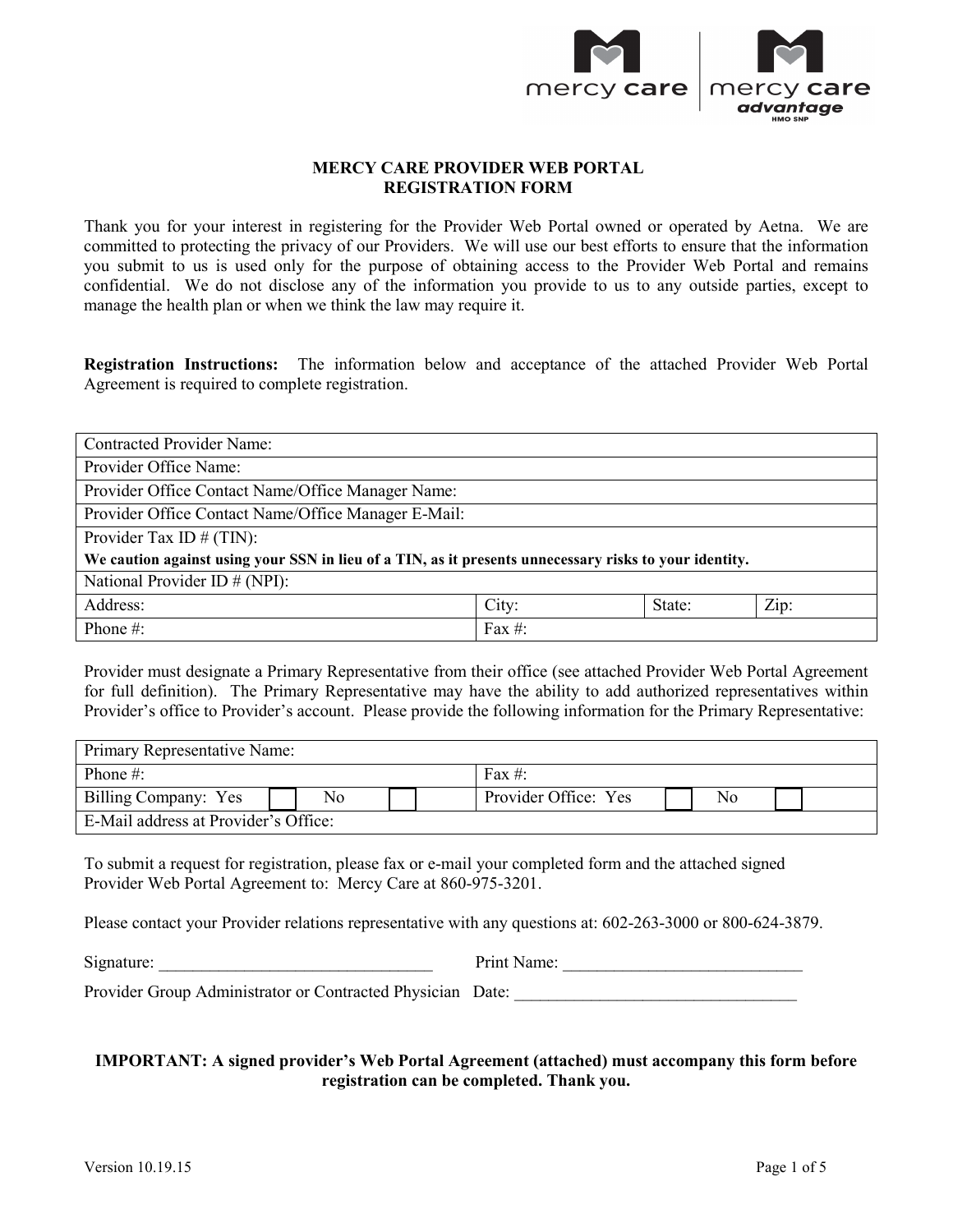

## **MERCY CARE PROVIDER WEB PORTAL AGREEMENT**

 of the web portal service to access certain Plan member information. By signing the Provider Web Portal Agreement, you acknowledge that you understand and agree to follow the terms and conditions outlined herein. This Provider Web Portal Agreement ("Agreement") contains the terms and conditions that govern Provider's use

### **Definitions**

When used in this Agreement, all capitalized terms shall have the following meanings:

 "Administrator" means any Aetna administrator, such as Aetna Medicaid Administrators, LLC, and any owners, affiliates or direct or indirect subsidiaries that administer or maintain the Service for a Plan.

 "Authorized Representative" means a person that Provider has authorized to use the Service under this Agreement on Provider's behalf.

 "Plan" means a member's health care benefits as set forth in the state contract with the government sponsor, which is administered by Plan or an Administrator.

"Primary Representative" means the Authorized Representative in Provider's office with responsibility for adding, deleting, and maintaining the names of Provider's Authorized Representatives on Provider's behalf.

 "Provider" means the person or entity contracted with Plan or Administrator to provide medical services or supplies to Plan enrollees.

"Service" means the web portal service under this Agreement and the website that supports it.

### **Provider's Use of the Web Portal Service**

 provision of health care services to Plan members under the provider's care. The Primary representative and each The Service provides internet access to information on Plan member eligibility, claims payments, Plan or Administrator policies and prior authorizations. Provider shall use the Service solely in connection with the Authorized Representative shall use the Service solely in the course and scope of employment or agency with Provider. Provider, the Primary Representative, and each Authorized Representative shall use the Service subject to the following conditions:

- 1. The terms and conditions of this Agreement; and
- include, but are not limited to, use and disclosure of protected health information under the Health Insurance Portability and Accountability Act of 1996 (HIPAA) Privacy Standards, member eligibility timelines for submission and resubmission of claims. 2. If applicable, the provisions of Provider's contract with Plan or Administrator to provide health care services to Plan members (the "Provider Contract"). The applicable provisions of the provider Contract verification, utilization management standards within Plan policies and the provider manual, and
- 3. In the event of a conflict between the terms and conditions of this Agreement and those contained in the Provider Contract, this Agreement shall govern.

Provider shall, and shall require the Primary Representative and each Authorized Representative to:

- 1. Keep confidential and not disclose the Provider's Service password to any person except Provider or the Primary Representative;
- 2. Use the Service solely in connection with provider's health care services to members of Plan, and within the course and scope of employment or agency with Provider; and
- 3. Use the Service pursuant to the terms and conditions of this Agreement.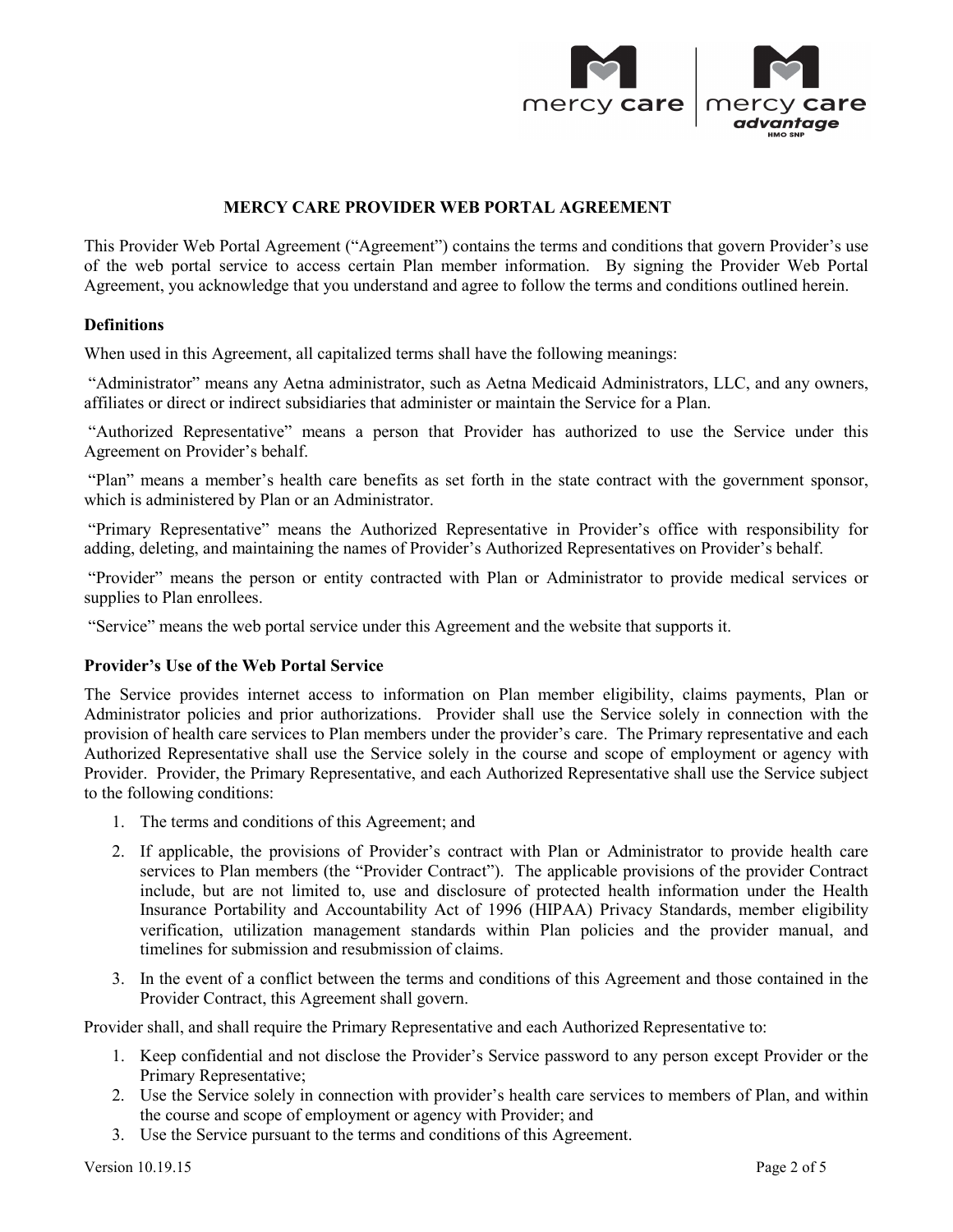

 Upon learning that the Primary Representative or an Authorized Representative has violated (1), (2) or (3), or no Authorized Representative's access to the Service. Provider shall also promptly notify Administrator or Plan directed to do so by Administrator or Plan. longer works for, or represents Provider, Provider shall immediately revoke such Primary Representative's or when it has revoked a Primary Representative's or an Authorized Representative's authority to use the Service for any reason. Further, Provider agrees to revoke the Primary Representative's authority to use the Service if

 If an Authorized Representative's authority is revoked, the Primary Representative shall immediately delete such Primary Representative following Plan or Administrator procedures. person's access to the Service following Plan or Administrator procedures. If the Primary Representative's authority is revoked, Provider shall immediately delete such person's access to the Service and designate a new

# **Site System Integrity**

 Provider may not use any device, software routine or agent to interfere, or attempt to interfere, with the proper working of the Service. Provider may not take any action that imposes an unreasonable or disproportionately large load on Administrator's or Plan's infrastructure. Provider may not disclose its password to third parties, except an Authorized Representative. Provider shall take reasonable precautions to secure its password from any unauthorized use. Provider may not attempt to log in with a user name or password other than its own.

# **Confidential Information**

 participation in a Plan, the member's physical or mental health or condition, the provision of health care to the limitation, "individually identifiable health information," as defined in 45 C.F.R. § 160.103 of HIPAA and "non-"Confidential Information" means any information that identifies a member and relates to the member's member, or payment for the provision of health care to the member. Confidential Information includes, without public personal information," as defined in laws or regulations promulgated under the Gramm-Leach-Bliley Act of  $1999$ 

 Provider acknowledges that Administrator or Plan will provide Confidential Information to Provider solely for Provider's use in performing agreed upon health care services. Accordingly, Provider agrees to:

- 1. Comply with all applicable state and federal laws, rules, regulations, licensing or regulatory requirements for each state in which services are provided;
- 2. Maintain a data privacy and security program and process that complies with all applicable laws and regulations;
- 3. Implement administrative, physical, and technical safeguards to protect any and all Confidential Information from unauthorized access, use and disclosure; and
- 4. Not to use or disclose Confidential Information for any purpose other than as specifically permitted herein.

 redisclosures of Confidential Information. Accordingly, Provider agrees that in no event shall Provider use or other legal mandate. Provider may not disclose Confidential Information to any third party whatsoever, including, but not limited to, any broker, consultant, auditor, reviewer, administrator or agent unless Administrator or Plan Provider acknowledges that certain laws, including 45 C.F.R. 164.504(f), may prohibit certain uses or redisclose Confidential Information in any manner or for any purpose prohibited by applicable law, regulation, or provides advance written consent of such disclosure.

 Provider agrees to accept and comply with policies of which Provider knows or reasonably should have known time HIPAA compliant transactions, including but not limited to, eligibility, precertification and claim status (e.g., clinical policy bulletins or other policies made available to Provider). Provider will utilize electronic real inquiry transactions, if available and applicable and to the extent such electronic real time features are utilized by Plan or Administrator.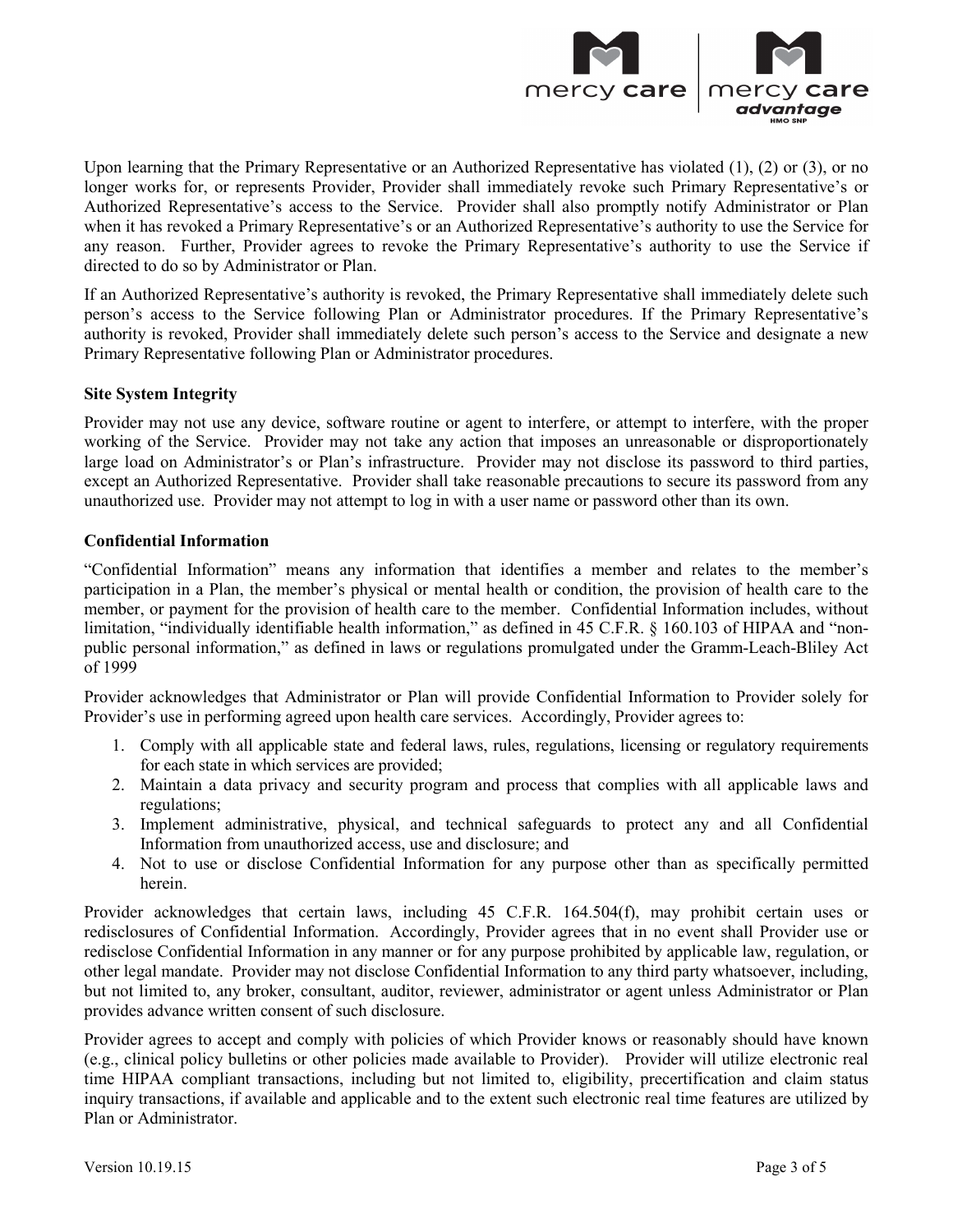

 Provider shall promptly notify Administrator or Plan in the event of: 1) any loss, accidental, or unauthorized disclosure of Confidential Information; 2) any unauthorized access to the Service; 3) any breach of Provider's data privacy, security program and policies, or safeguards affecting access to the Service and information therein.

### **Changes to the Web Portal Service or This Agreement**

 Service and these terms and conditions periodically for any updates or changes. Provider's continued access or use of the Service shall be deemed Provider's notification and acceptance of such changes. Administrator or Plan may, at any time, make changes to the Service, the terms and conditions of this Agreement, or any other policies or conditions that govern the use of the Service at any time. Provider should review the

### **No Warranties or Liabilities**

 completeness, or appropriateness or fitness for a particular part of the Service, and non-infringement. Provider assumes full responsibility for using the Service, and understands and agrees that neither the Plan nor Administrator are responsible or liable for any claim, loss, or damage resulting from, or related to, Provider's use. Provider uses the Service at its own risk, and agrees to use the Service on an "AS IS" and an "AS AVAILABLE" basis. Neither Plan nor Administrator will be liable for any delay, difficulty in use, inaccuracy or incompleteness Administrator will not be liable for any direct, indirect, incidental, consequential, or punitive damages arising out of the Provider's use of, or access to, the Service, or any link provided to another site, even if Plan or There is no implied warranty of any kind under this Agreement, including of representation about the accuracy, of information, computer virus, malicious code, loss of data, compatibility issues, or otherwise. Plan and Administrator was advised of the possibility of such damages, or even if such damages were foreseeable.

## **Ownership, License and Restrictions on Use of Materials**

 All right, title and interest (including all copyrights, trademarks and other intellectual property rights) in the Service belong to Plan or Administrator. In addition, the names, images, pictures, logos, and icons are proprietary marks that belong to Plan or Administrator. Except as expressly provided below, nothing contained herein shall be construed as conferring any license or right under copyright or other intellectual property rights.

 Provider is hereby granted a nonexclusive, nontransferable, limited license to view and use information retrieved from the Service solely in connection with the provision of health care services to Plan members.

 be stored in any storage or retrieval system without prior written permission from Administrator or Plan. Except as expressly provided above, no part of the information in or about the Service, including but not limited to materials retrieved from it and the underlying code, may be reproduced, republished, copied, transmitted, distributed, or modified in any form or by any means. In no event shall information or materials from the Service

 Provider's use of the Service allows Plan and Administrator to gather certain limited information about Provider and its use of the Service. Provider agrees and consents to the use of such information in aggregated form.

# **Termination**

Provider, Plan or Administrator may terminate this Agreement for any reason at any time.

 Plan or Administrator may issue Provider a warning, temporarily suspend, indefinitely suspend, or cancel this Provider breaches this Agreement. Plan and Administrator reserve the right to immediately suspend or deny, in their singular or joint discretion, Provider's access to all, or any portion of, the Service with or without prior the Service. Provider agrees that neither Plan nor Administrator shall be liable to Provider or any third-party for any termination of Provider's access to the Service. Agreement with Provider and Provider's access to the Service if, in the sole discretion of Plan or Administrator, notice. Provider acknowledges and agrees that Plan or Administrator may immediately bar any further access to